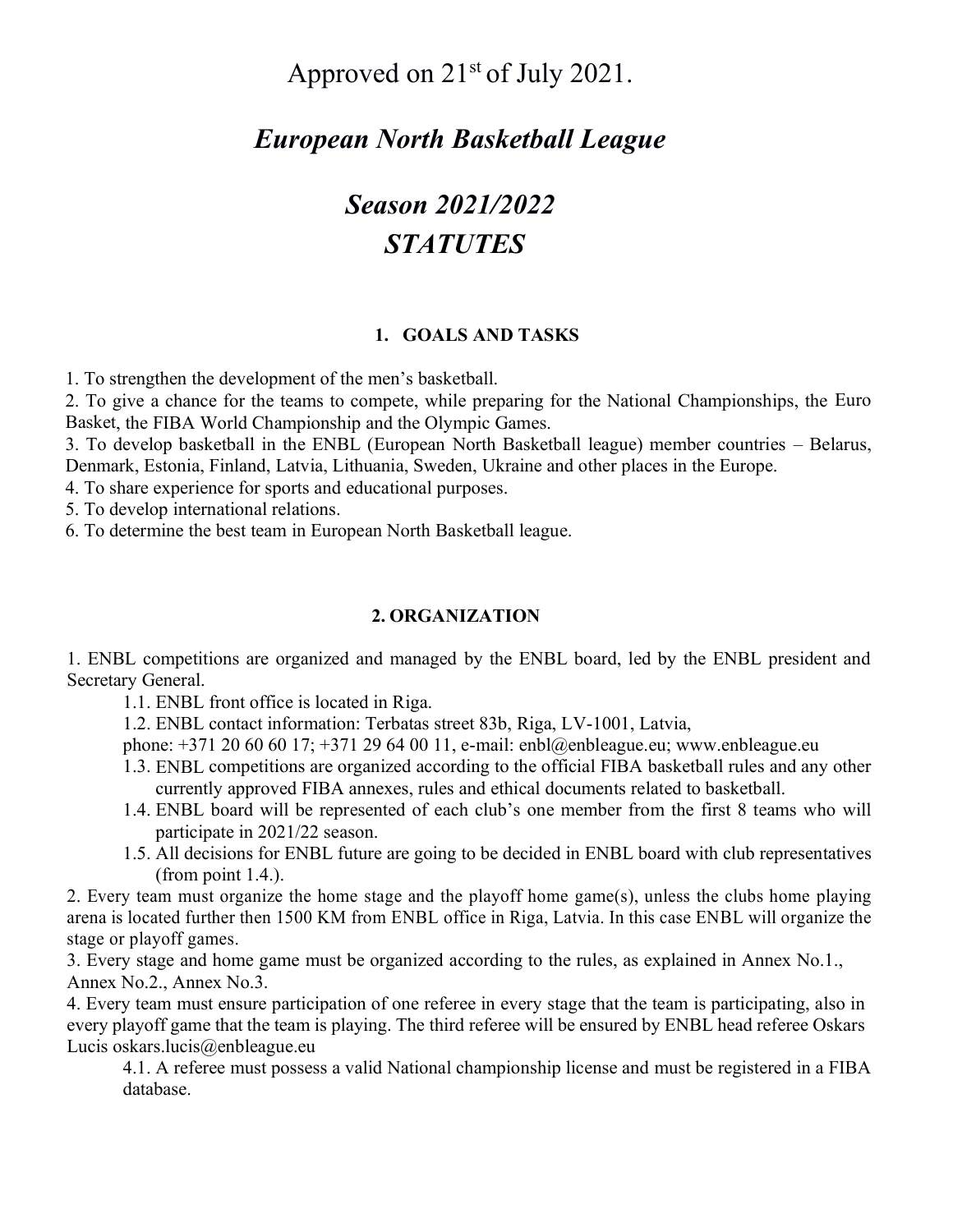5. Organizers of every home game must ensure necessary administrative personnel and staff.

5.1. Home games organizers must assign the game secretariat, including 24 second official, table officials and announcer (6 persons).

5.2. Organizers of home games guarantee internet connection, to provide live stats (online) and live video streaming broadcast.

5.3. Home games organizer is responsible for the publication of game statistics in the

www.enbleague.eu website, while using FIBA Live Stats program.

5.4. Organizers of home games send complete game statistics (LOG file and PDF) to the following e-mail: web@enbleague.eu

5.5. ENBL must provide the access to FIBA Live Stats program for every club/team.

5.6. The home stages and playoff game organizers must fallow Annex No.3 for all the marketing activities in arena (banner placement, sponsors product placement etc.)

6. Any costs relating to organization of the respective home stage will be charged to the organizer, including accommodation, catering and transportation from the hotel to the gym.

7. Organizers of the home stage and playoffs games must cover accommodation for up to 18 persons in every delegation (17 team members  $+$  1 referee).

8. Transportation costs to and from the stages, playoffs and Final Four games are covered by the visiting team itself.

9. Home stage, playoffs and Final Four organizers cover accommodation, catering costs and transport for the ENBL members. In every stage up to 6 persons, in playoff games up to 4 persons. In Final Four up to 8 persons.

10. Home stage organizers keeps the rights for ticket incomes (Annex No.3)

11. The hosting club is responsible for the safety of players, referees, commissioner, ENBL representatives, table officials, coaches, and other employees during the home game and in a time slot of one (1) hour until the beginning of the game and one hour after the end of it. To accomplish this function, the hosts ensure the presence of a qualified security guard team.

12. The home club ensures civil liability for acts or omissions that could result in damage to the life and health of a third party during the event, damage to the property of a third party, or loss of third-party property.

13. Each club is responsible to provide nationally registered doctor/medical personnel (physiotherapist profession) at the game. In case of serious accidents where the club's certified medical staff cannot help, hosting Club is obliged to call medical emergency services and ensure their access to the venue. ENBL does not take responsibility for accidents or injuries during the games.

13. Home stage organizers shall provide shows, entertainment, DJ and music. (Annex No.3)

14. During the game it is not allowed to make photos or videos without a permission

from ENBL and/or club. Media passes must be approved with home team and/or ENBL. (Media seats and press conference rules Annex No.3)

# **3. LOCATION AND TIME**

- 1. ENBL season will start in  $12<sup>th</sup>$  of October 2021 and will continue until 7<sup>th</sup> of April 2022 according to official schedule.
- 3. Regular season will happen from 12.10.2021 until 19.01.2022.
- 4. Playoff games will happen from 20.01.2022 until 13.03.2022.
- 5. Final 4 will happen 5.– 7. of April 2022.

6. Game days and the length of the season might be changed if the ENBL board decides so, while informing the teams in advance.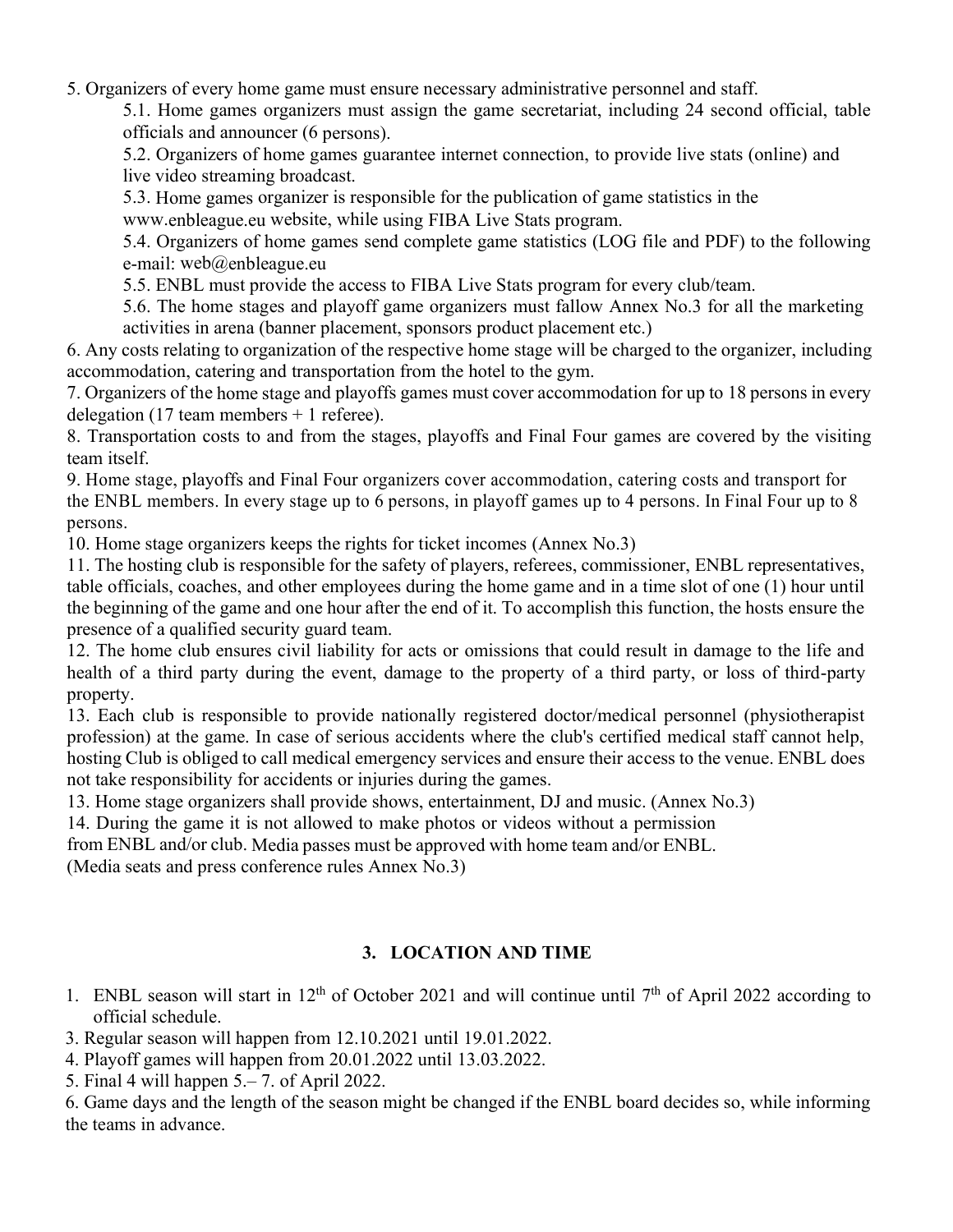# **4. PARTICIPANTS**

1. ENBL 2021/2022 regular season will have 8 teams or more.

2. Teams can participate in the 2021/2022 season if they fulfill all obligations mentioned in these Statutes.

3. Depending on the amount of the participating teams, number of teams from the same country might get limited by ENBL.

4. In ENBL tournament every team can include only by local championship licensed national and foreign players in their ENBL roster list.

5. Disqualified coaches, players or any club members cannot participate in the next ENBL game. For other sanctions ENBL Ethical Technical commission can decide separately.

6. The club/team may register new players until  $1<sup>st</sup>$  February 2022.

7. ENBL may renounce the participation of team in the next season if it has not followed ENBL Statutes or has unfulfilled financial obligations with ENBL.

8. All teams are allowed to play in uniforms from their local National Championships. The playing uniforms must be by the Official Basketball Rules. The home team has an advantage to play in their main color uniforms. If otherwise - the teams must agree directly with each other in what color uniforms the game is going to be played in. Coaches and assistant Coaches must be formally dressed during games.

# **5. COMPETITION FORMAT**

1. The regular season, playoff and Final Four schedule will be made taking into consideration National Tournaments, Venue availabilities and terms with TV/Internet provider. In Force Majeure (unforeseeable circumstances) there can be made changes in competition format.

2. ENBL guarantees for each team seven (7) regular season games + two playoff games during the 2021/2022 season (if club/team fulfills all obligations as explained in the ENBL statutes).

3. Four best teams from playoffs will qualify for the Final Four tournament.

4. The home stages and playoffs will be held for three (3) or two (2) days' time included arrival day.

5. If team does not participate (refuses to participate) in any of the ENBL game, it receives 0 points.

6. The teams that participate in Final Four will be measured by playoff game results, +/- system.

#### **6. THE FINAL FOUR (SUPERFINAL)**

1. Final Four organized by the one of the teams that will be one of the best 4 teams after playoffs results. If the team is organizing the Final Four, it should cover all the costs for Final Four stage as mentioned in these statutes.

2. If nobody from the best four (4) teams is not willing to organize Final Four then it will be organized by ENBL and each participation team needs to pay all costs for themselves in Final Four.

2. In Final Four will participate teams that will have the best results after playoff games, +/- system.

3. Playing system in the Final Four: Semifinals in Day One:

Game A: winners of the pairs A1/B4 and B2/A3;

Game B: winners of the pairs A2/B3 and B1/A4;

Finals in Day Two:

Game C: losing teams of the games A and B

Game D: winning teams of the games A and B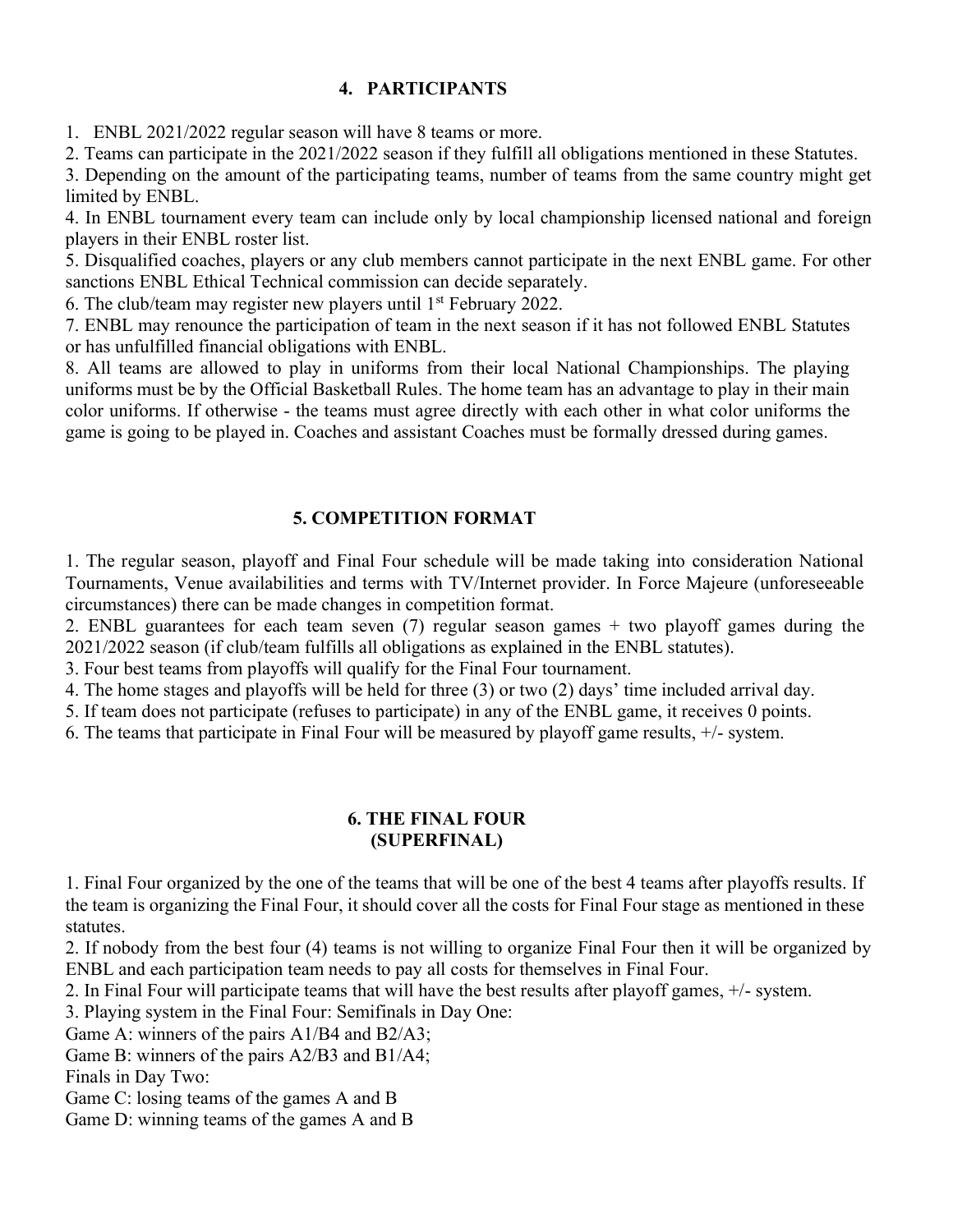4. The games in each day can be changed other way around by the ENBL board, considering the home team benefits, audience availability broadcast times or other reasons that will be good for the leagues Final Four. 5. The winner of the Final Four is titled as THE CHAMPIONS OF ENBL SEASON 2021/2022.

## **7. AWARDS**

1. The best player will be awarded from each team after every game in regular season.

2. Organizers may add another individual or team prizes.

3. The Final Four organizers will award the teams with individual and team prizes.

4. ENBL will guarantee the following awards: The Champions cup (on year-to-year traveling basis), cups for the first, second and third place winners, gold, silver and bronze medals (18 medals in each category), prizes for the All-Star team and the Most Valuable Player.

## **8. REGISTRATION AND DEADLINES**

1. The official letter from the club about participating in the 2021/2022 season must be received **by July 1 st , via e-mail: enbl@enbleague.eu** letter must guarantee team participation and possibility to comply the rules of the financial conditions.

2. The official list of players, coaches and managers, as well as player photos and team logos must be received **1 st September 2021, via e-mail: enbl@enbleague.eu**

3. The official list of players includes up to 20 players (15 players must be registered officially until 31.12.2021, 5 other players must be registered 01.01.2022 - 1.02.2022.), including their Year of Birth, height and jersey numbers and the playing position.

4. Every team can register maximum of 4 players that are born in year 2001 or after (2002; 2003; 2004, etc.).

5. The official list of players and accompanying personnel for every game is 17 team members + 1 referee. That must be submitted to the stage organizers ten (10) days before the game.

6. Any change in the official list of players is considered as being "final" three (3) working days before the start of game.

# **9. FINANCES**

1. Participation/Membership fee for a season **EUR 15000** (EUR 14000 – participation costs,

**EUR 1000** – membership fee).

2. For the team that has paid the participation payment EUR 14000 to the league, but for any reasons cancels the participation for the season up to two months before the first stage – the organizers will refund 50% of the participation payment.

3. For the team that has paid the participation payment EUR 14000 to the league, but for any reasons cancels the participation for the season less than two months before the first stage – the organizers will not refund participation payment.

4. Each participation team need to pay to the ENBL seasonal membership fee of EUR 1000.

5. Payment for a new players license after 31.12.2021. is EUR 500 and the player can participate only when the payment is done.

6. The Participation/Membership fee of EUR 15000 must be received **by 15 st of August.**

7. If team arrives to the regular seasons stage without a referee, team must pay EUR 500 for every stage game to the ENBL, the payment must be paid before the game.